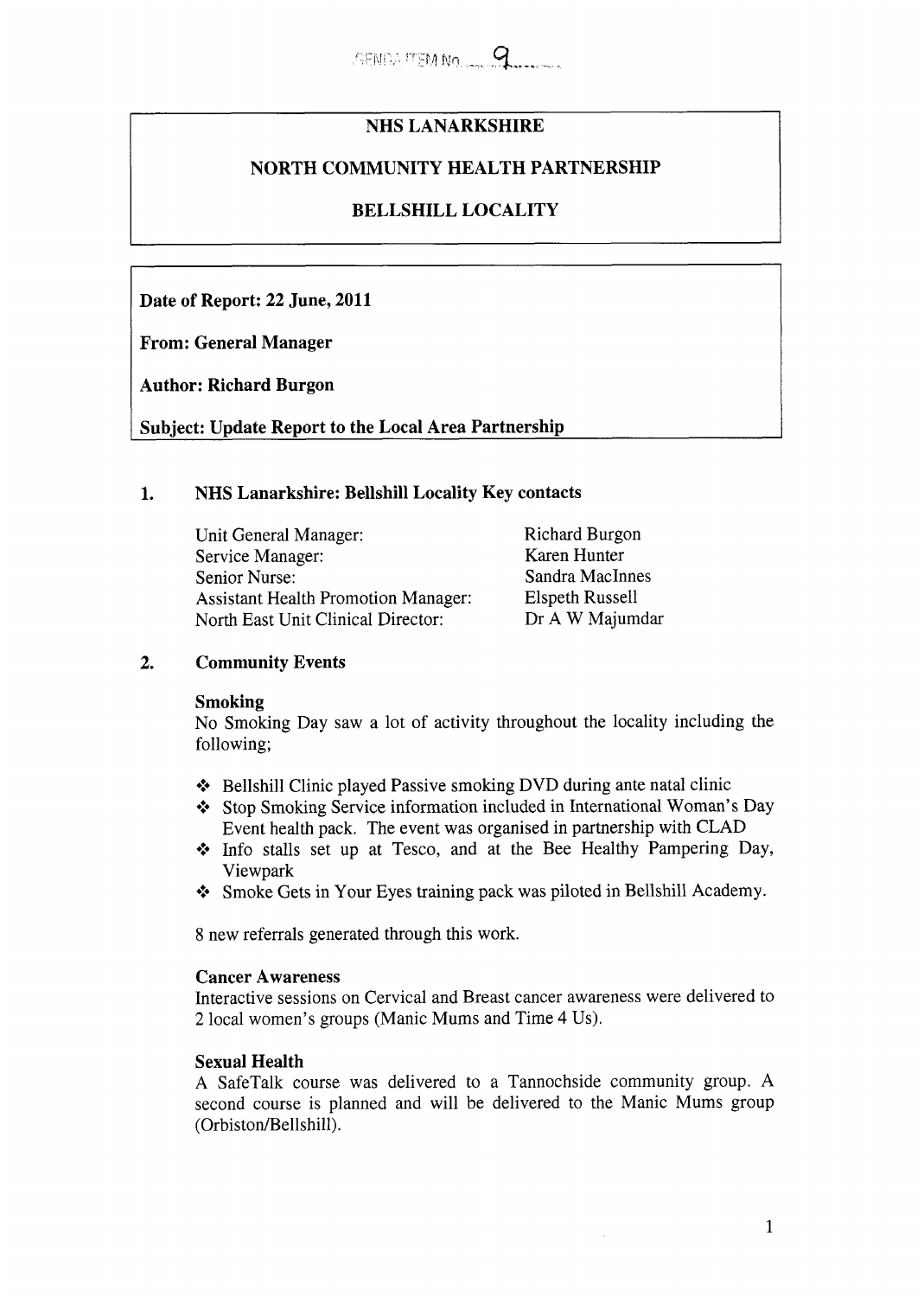## **Weaning**

Viewpark's second Baby Weaning Fayre took place on 15 June. The Bee Healthy Project provided free fruit packs and Lanarkshire Community Food and Health Partnership delivered an interactive weaning demonstration to 16 mums.

### **Community Forum**

Currently planning a Development Day in August to consider and agree a Business Plan for 201 1/12 spend.

### **Alcohol**

The Acceptance Play took place at Bellshill Academy on the 10 June with 150 S4 and S6 pupils. Interactive feedback from pupils will be collated. A separate evaluation for teachers was also distributed for feedback. A report will be available at the end August.

Front line Health Promotion continue to implement Alcohol Brief Intervention methodology to raise awareness of alcohol consumption and to make appropriate referrals for additional support as appropriate.

## **Early Years**

Working with the Unit Childcare Network and Educational Psychology to produce a North Lanarkshire resource on Attachment for parents.

# **3. Locality Health** & **Care Partnership**

The Group is currently planning a speed networking event to take place on 12 September, 2011. The event will provide an opportunity for services to increase their knowledge of the local activities and services available within Bellshill and to build community capacity.

# **4. Locality Children's Planning Group**

The Locality Children's Planning Group oversees the roll out and implementation of getting it Right for Every Child. Currently the Locality is involved within the MAST roll out within secondary schools and the implementation of the Domestic Abuse Pilot.

### *5.* **Conclusions**

Local Area Partnership members are asked to note the specific health improvement activity within the body of the report.

Continuing evidence of good work within Locality and NHSL which can only be enhanced with continued partnership working, political will and engagement at all levels.